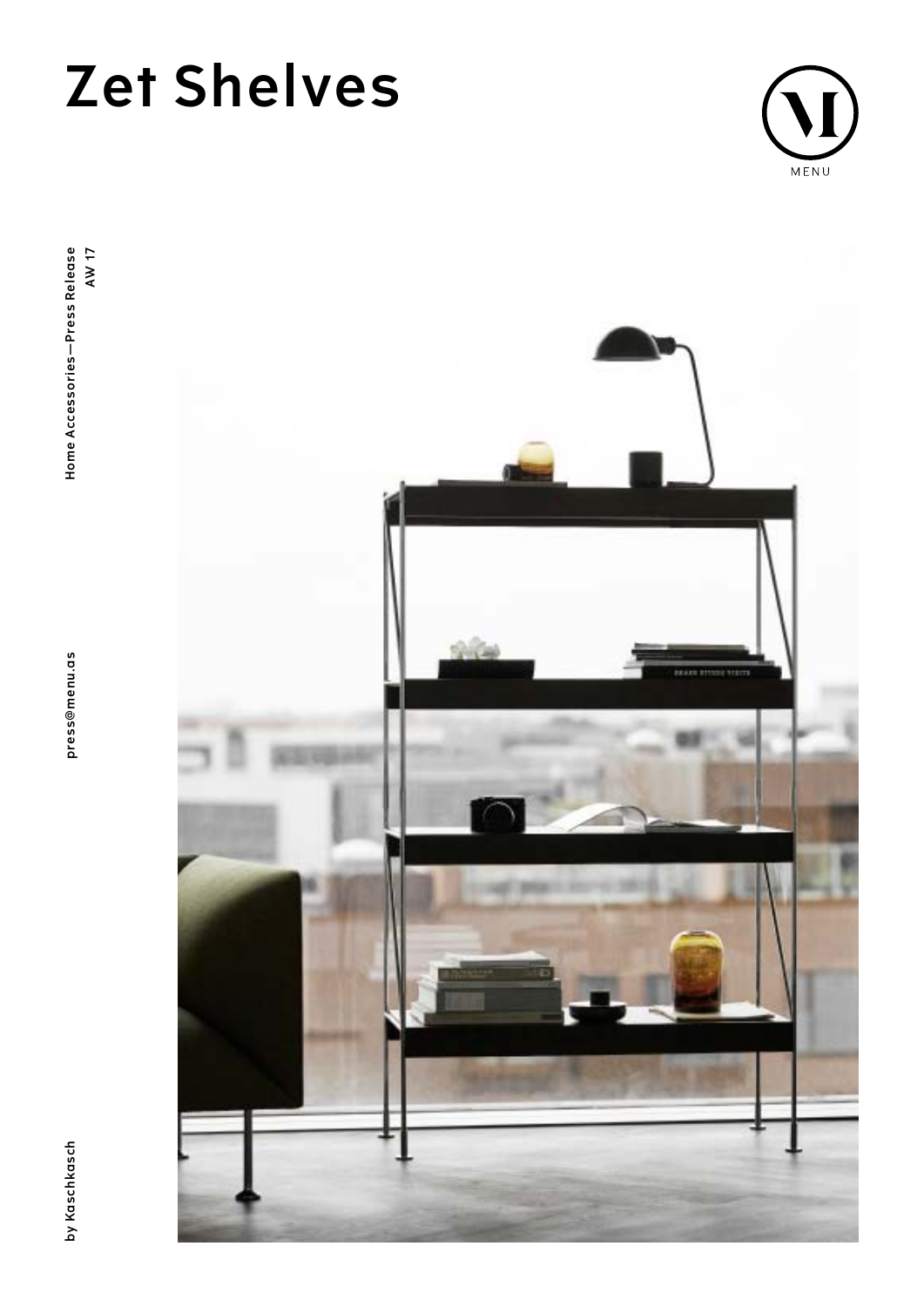# **Zet Shelves**



# **Product Type**

Storing System

#### **Environment**

Indoor

## **Dimensions (cm / in)**

| 1x2                | 1x4                         |
|--------------------|-----------------------------|
| W: 92.5 cm / 36.4" | W: 92,5 cm / 36,4"          |
| D: 40 cm / 15.7"   | $D: 40 \text{ cm} / 15.7$ " |
| H: 76,5 cm / 30,1" | H: 154,5 cm / 60,8"         |

| 2x2                | 2X4                         |
|--------------------|-----------------------------|
| W: 183 cm / 72"    | W: 183 cm / 72"             |
| D: 40 cm / $15.7"$ | $D: 40 \text{ cm} / 15.7$ " |
| H: 76.5 cm / 30.1" | H: 154,5 cm / 60,8"         |

# **Colours**

Black (RAL 9005) / Black

#### **Materials**

Frame: Powder Coated Steel

Shelves: MDF, Black Stained Oak Veneer ZET is a smart shelving system with a light, airy, and minimalistic appearance. The whole system consists of two components only: the wooden u-shaped shelves and the metal frame construction. By assembling those two parts, you are able to build several different formations in order to achieve the expression you prefer – right now and going forward. ZET is produced in high quality materials and the stabilising system provides a firm stability. The design is easily assembled and can be changed and remodelled whenever you want.

### **About the Designer**

Florian Kallus and Sebastian Schneider founded Kaschkasch in 2011. The German designer duo always strives to get the maximum out of the minimum by breaking every idea down to its essential elements. Every piece of their work has a little something to discover – something that speaks of the designers' love for details.

### **Notes to Editor**

Menu is a Scandinavian design brand with a simple philosophy; to make the world better, less complicated and a little bit nicer to wake up to. Menu collaborate with super-talented international designers, to produce high quality design with a crisp Scandinavian look. Menu work with local craftsmen from around the world to preserve traditional skills, whilst creating objects which are timeless and can be treasured for a lifetime. Composed of lighting, furniture and accessories, the Menu collection provides clever solutions for modern living.